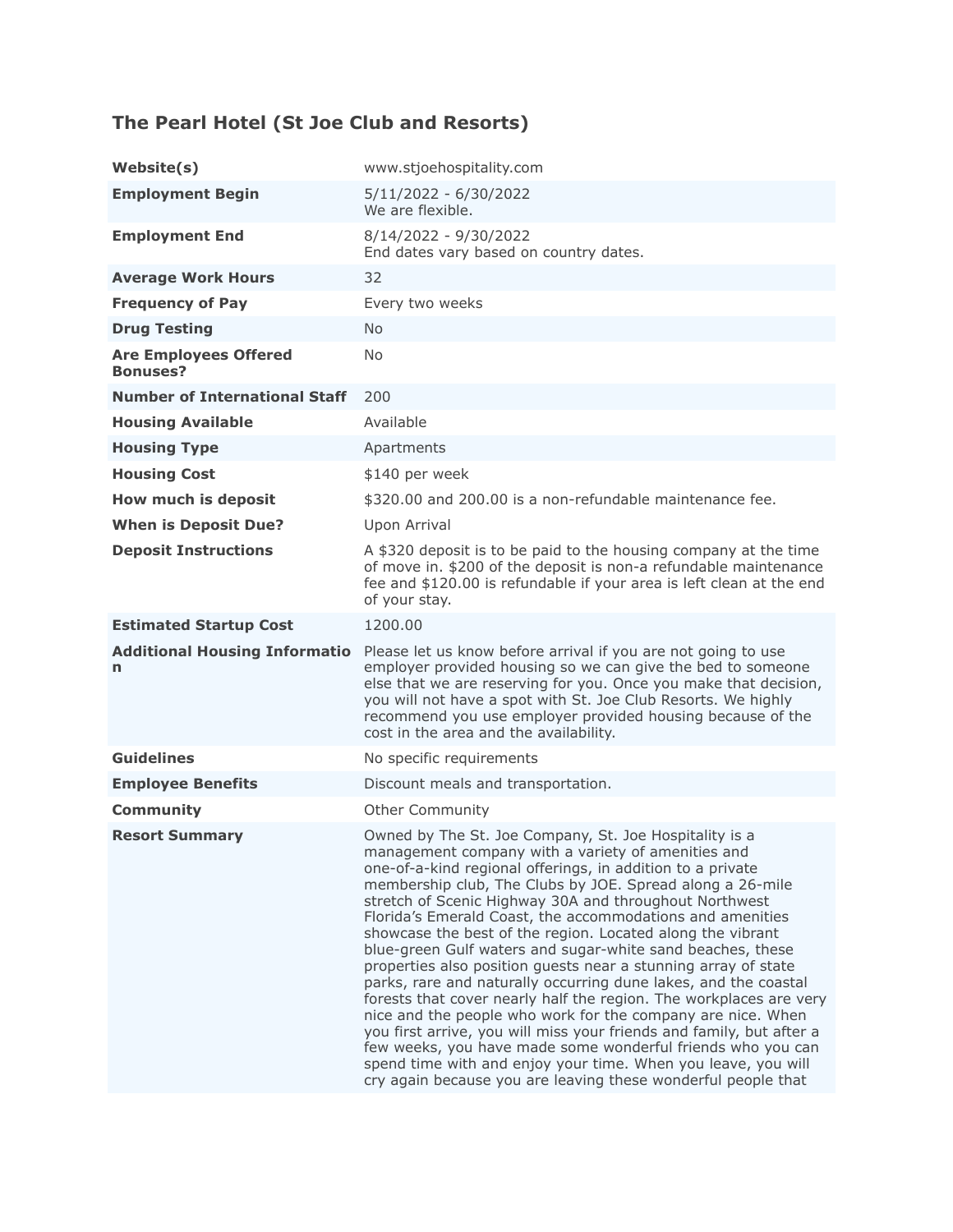you have met. So come hang out with us for the summer and have a great time making new friends!!

### **Available Positions**

| <b>Position</b>         | (S) Wave | Rate        | <b>Description</b>                                                                                                                                                                                                                                                                                                                                 | Tip<br>S | <b>Bonu</b><br>S | <b>Bonus</b><br>Descripti |
|-------------------------|----------|-------------|----------------------------------------------------------------------------------------------------------------------------------------------------------------------------------------------------------------------------------------------------------------------------------------------------------------------------------------------------|----------|------------------|---------------------------|
| <b>Prep Cook</b>        | 15       | per<br>hour | Prepare foods for restaurant service including<br>cutting, peeling, chopping, slicing vegetables,<br>fruits and other items needed for meal service.                                                                                                                                                                                               | No.      | - No             |                           |
| <b>Food Runner</b>      | - 8      | per<br>hour | Food runners help servers provide necessary<br>service for meals. This includes helping to bring<br>food to the table, refilling drinks, clearing tables,<br>and ensuring the support for a memorable quest<br>experience. This is a tipped position and with tips<br>you will be making minimum wage or more per<br>hour (\$14/average with tips) | Yes No   |                  |                           |
| <b>Host/Hostes</b><br>s | 14       | per<br>hour | Welcome quests to the restaurant, walk quests to<br>their assigned table, present with menus and have<br>friendly conversation.                                                                                                                                                                                                                    | No.      | No.              |                           |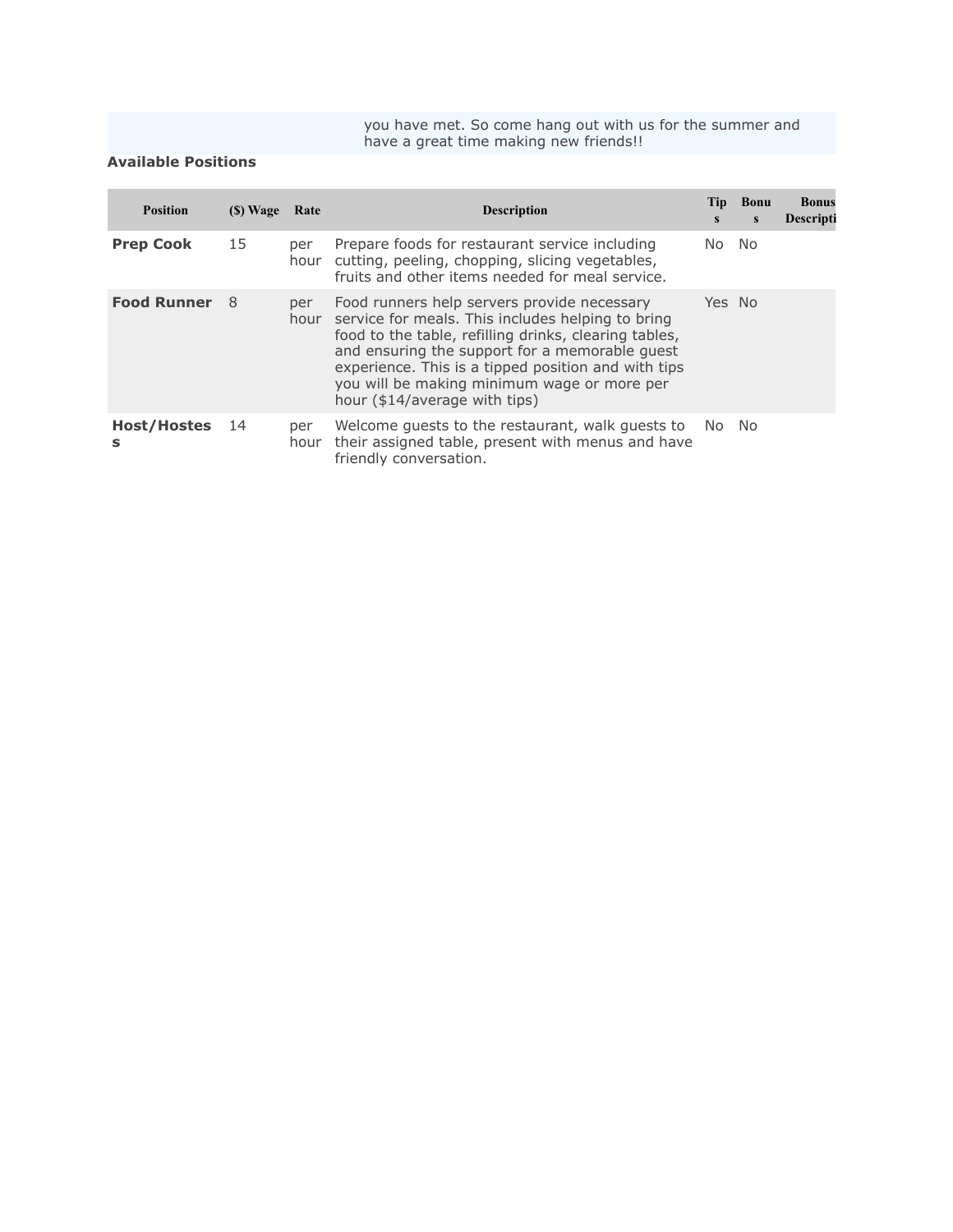### **Water Sound Beach Club (St Joe Club and Resorts)**

| Website(s)                                      | www.stjoehospitality.com                                                                                                                                                                                                                                                                                                                                                                                                                                                                                                                                                                                                                                                                                                                                                                                                                                                                                                                                                                                                                      |
|-------------------------------------------------|-----------------------------------------------------------------------------------------------------------------------------------------------------------------------------------------------------------------------------------------------------------------------------------------------------------------------------------------------------------------------------------------------------------------------------------------------------------------------------------------------------------------------------------------------------------------------------------------------------------------------------------------------------------------------------------------------------------------------------------------------------------------------------------------------------------------------------------------------------------------------------------------------------------------------------------------------------------------------------------------------------------------------------------------------|
| <b>Employment Begin</b>                         | $5/11/2022 - 6/30/2022$<br>We are flexible.                                                                                                                                                                                                                                                                                                                                                                                                                                                                                                                                                                                                                                                                                                                                                                                                                                                                                                                                                                                                   |
| <b>Employment End</b>                           | 8/14/2022 - 9/30/2022<br>End dates vary based on country dates.                                                                                                                                                                                                                                                                                                                                                                                                                                                                                                                                                                                                                                                                                                                                                                                                                                                                                                                                                                               |
| <b>Average Work Hours</b>                       | 32                                                                                                                                                                                                                                                                                                                                                                                                                                                                                                                                                                                                                                                                                                                                                                                                                                                                                                                                                                                                                                            |
| <b>Frequency of Pay</b>                         | Every two weeks                                                                                                                                                                                                                                                                                                                                                                                                                                                                                                                                                                                                                                                                                                                                                                                                                                                                                                                                                                                                                               |
| <b>Drug Testing</b>                             | <b>No</b>                                                                                                                                                                                                                                                                                                                                                                                                                                                                                                                                                                                                                                                                                                                                                                                                                                                                                                                                                                                                                                     |
| <b>Are Employees Offered</b><br><b>Bonuses?</b> | <b>No</b>                                                                                                                                                                                                                                                                                                                                                                                                                                                                                                                                                                                                                                                                                                                                                                                                                                                                                                                                                                                                                                     |
| <b>Number of International Staff</b>            | 150                                                                                                                                                                                                                                                                                                                                                                                                                                                                                                                                                                                                                                                                                                                                                                                                                                                                                                                                                                                                                                           |
| <b>Housing Available</b>                        | Available                                                                                                                                                                                                                                                                                                                                                                                                                                                                                                                                                                                                                                                                                                                                                                                                                                                                                                                                                                                                                                     |
| <b>Housing Type</b>                             | Apartments                                                                                                                                                                                                                                                                                                                                                                                                                                                                                                                                                                                                                                                                                                                                                                                                                                                                                                                                                                                                                                    |
| <b>Housing Cost</b>                             | \$140 per week                                                                                                                                                                                                                                                                                                                                                                                                                                                                                                                                                                                                                                                                                                                                                                                                                                                                                                                                                                                                                                |
| How much is deposit                             | \$320.00 and 200.00 is a non-refundable maintenance fee.                                                                                                                                                                                                                                                                                                                                                                                                                                                                                                                                                                                                                                                                                                                                                                                                                                                                                                                                                                                      |
| <b>When is Deposit Due?</b>                     | Upon Arrival                                                                                                                                                                                                                                                                                                                                                                                                                                                                                                                                                                                                                                                                                                                                                                                                                                                                                                                                                                                                                                  |
| <b>Deposit Instructions</b>                     | A \$320 deposit is to be paid to the housing company at the time<br>of move in. \$200 of the deposit is non-a refundable maintenance<br>fee and \$120.00 is refundable if your area is left clean at the end<br>of your stay.                                                                                                                                                                                                                                                                                                                                                                                                                                                                                                                                                                                                                                                                                                                                                                                                                 |
| <b>Estimated Startup Cost</b>                   | 1200.00                                                                                                                                                                                                                                                                                                                                                                                                                                                                                                                                                                                                                                                                                                                                                                                                                                                                                                                                                                                                                                       |
| <b>Additional Housing Informatio</b><br>n       | Please let us know before arrival if you are not going to use<br>employer provided housing so we can give the bed to someone<br>else that we are reserving for you. Once you make that decision,<br>you will not have a spot with St. Joe Club Resorts. I highly<br>recommend you use employer provided housing because of the<br>cost in the area and the availability.                                                                                                                                                                                                                                                                                                                                                                                                                                                                                                                                                                                                                                                                      |
| <b>Guidelines</b>                               | No specific requirements                                                                                                                                                                                                                                                                                                                                                                                                                                                                                                                                                                                                                                                                                                                                                                                                                                                                                                                                                                                                                      |
| <b>Employee Benefits</b>                        | Discount meals - \$5 and transportation.                                                                                                                                                                                                                                                                                                                                                                                                                                                                                                                                                                                                                                                                                                                                                                                                                                                                                                                                                                                                      |
| <b>Community</b>                                | <b>Other Community</b>                                                                                                                                                                                                                                                                                                                                                                                                                                                                                                                                                                                                                                                                                                                                                                                                                                                                                                                                                                                                                        |
| <b>Resort Summary</b>                           | Owned by The St. Joe Company, St. Joe Hospitality is a<br>management company with a variety of amenities and<br>one-of-a-kind regional offerings, in addition to a private<br>membership club, The Clubs by JOE. Spread along a 26-mile<br>stretch of Scenic Highway 30A and throughout Northwest<br>Florida's Emerald Coast, the accommodations and amenities<br>showcase the best of the region. Located along the vibrant<br>blue-green Gulf waters and sugar-white sand beaches, these<br>properties also position guests near a stunning array of state<br>parks, rare and naturally occurring dune lakes, and the coastal<br>forests that cover nearly half the region. The workplaces are very<br>nice and the people who work for the company are nice. When<br>you first arrive, you will miss your friends and family, but after a<br>few weeks, you have made some wonderful friends who you can<br>spend time with and enjoy your time. When you leave, you will<br>cry again because you are leaving these wonderful people that |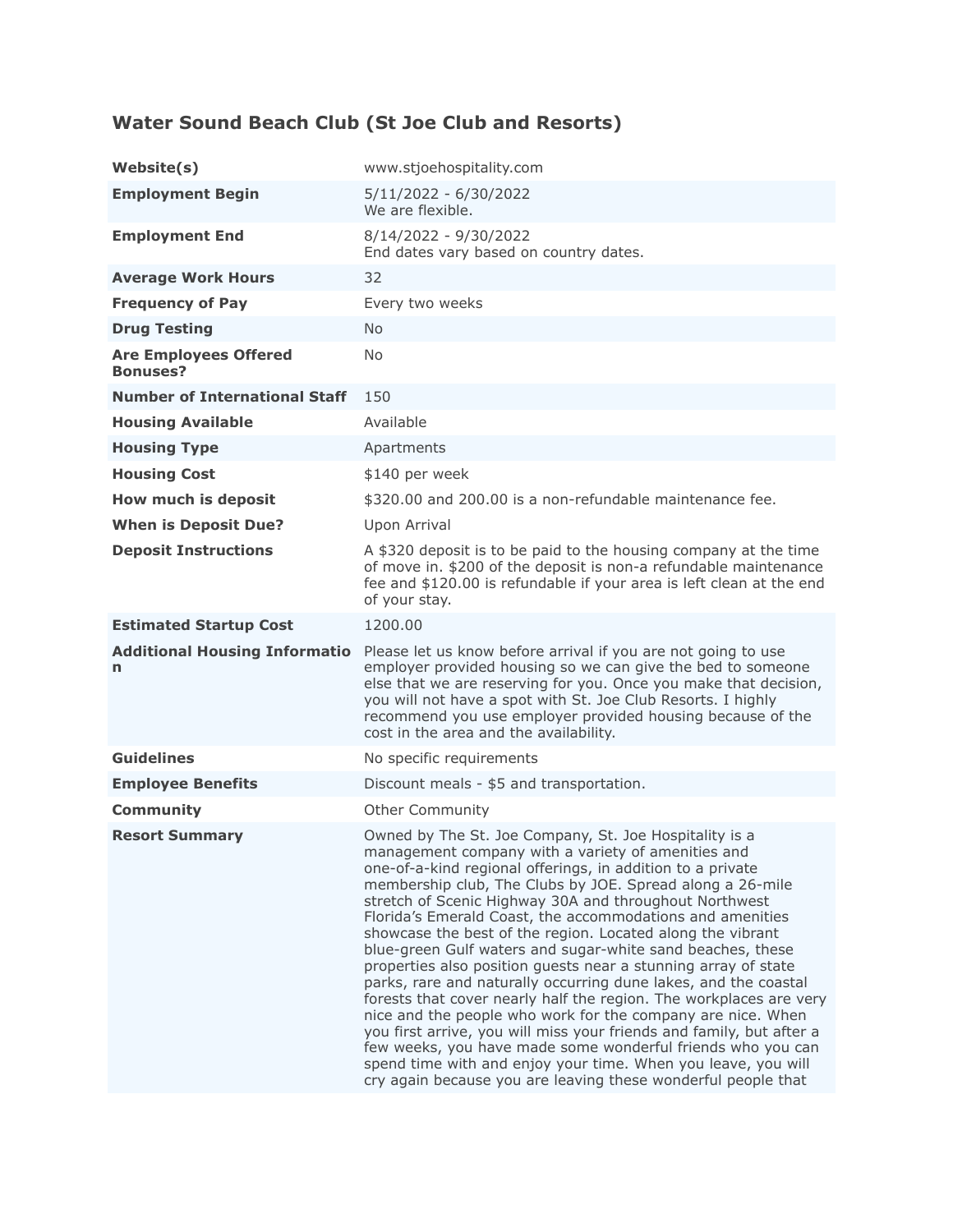you have met. So come hang out with us for the summer and have a great time making new friends!!

### **Available Positions**

| <b>Position</b>                                   | (\$) Wage Rate |             | <b>Description</b>                                                                                                                                                                                                                                                                                                                                                                                                                           | <b>Tip</b><br>$\mathbf{s}$ | <b>Bonu</b><br>$\mathbf{s}$ | <b>Bonus</b><br>Descripti |
|---------------------------------------------------|----------------|-------------|----------------------------------------------------------------------------------------------------------------------------------------------------------------------------------------------------------------------------------------------------------------------------------------------------------------------------------------------------------------------------------------------------------------------------------------------|----------------------------|-----------------------------|---------------------------|
| <b>Prep Cook</b>                                  | 15             | per<br>hour | Prepare foods for restaurant service including<br>cutting, peeling, chopping, slicing vegetables,<br>fruits and other items needed for meal<br>service.                                                                                                                                                                                                                                                                                      | No.                        | No.                         |                           |
| <b>General Food and</b><br><b>Beverage Worker</b> | 8              | per         | F&B worker could be a Food Runner/Server<br>hour Assistant and Barback at \$8/hr + tips<br>(average \$14/hr with tips) Cashier at \$8/hr +<br>tips when available at restaurant (average<br>\$12-14/hr with tips). This position will work<br>multiple job types with opportunities to work<br>extra hours. Some are tipped and others are<br>not. Worker will be paid the appropriate rate<br>based on their job during the assigned shift. | Yes No                     |                             |                           |
| <b>Retail Sales</b>                               | 15             | per<br>hour | Answer customer questions about the<br>merchandise, process payment for<br>merchandise, greet customers entering<br>store/area.                                                                                                                                                                                                                                                                                                              | No.                        | No                          |                           |
| <b>Waiter/Waitress</b>                            | 6.98           | per         | The Server role will take member and guest<br>hour orders. Must ensure the order is accurately<br>taken and entered into the order system<br>correctly. Deliver food and drinks as ordered,<br>check tables to make sure all is good with<br>their order. Process payments to member<br>accounts and ensure the dining experience is<br>friendly and pleasant. This is a tipped<br>position, average \$18-20/hour including tips.            | Yes No                     |                             |                           |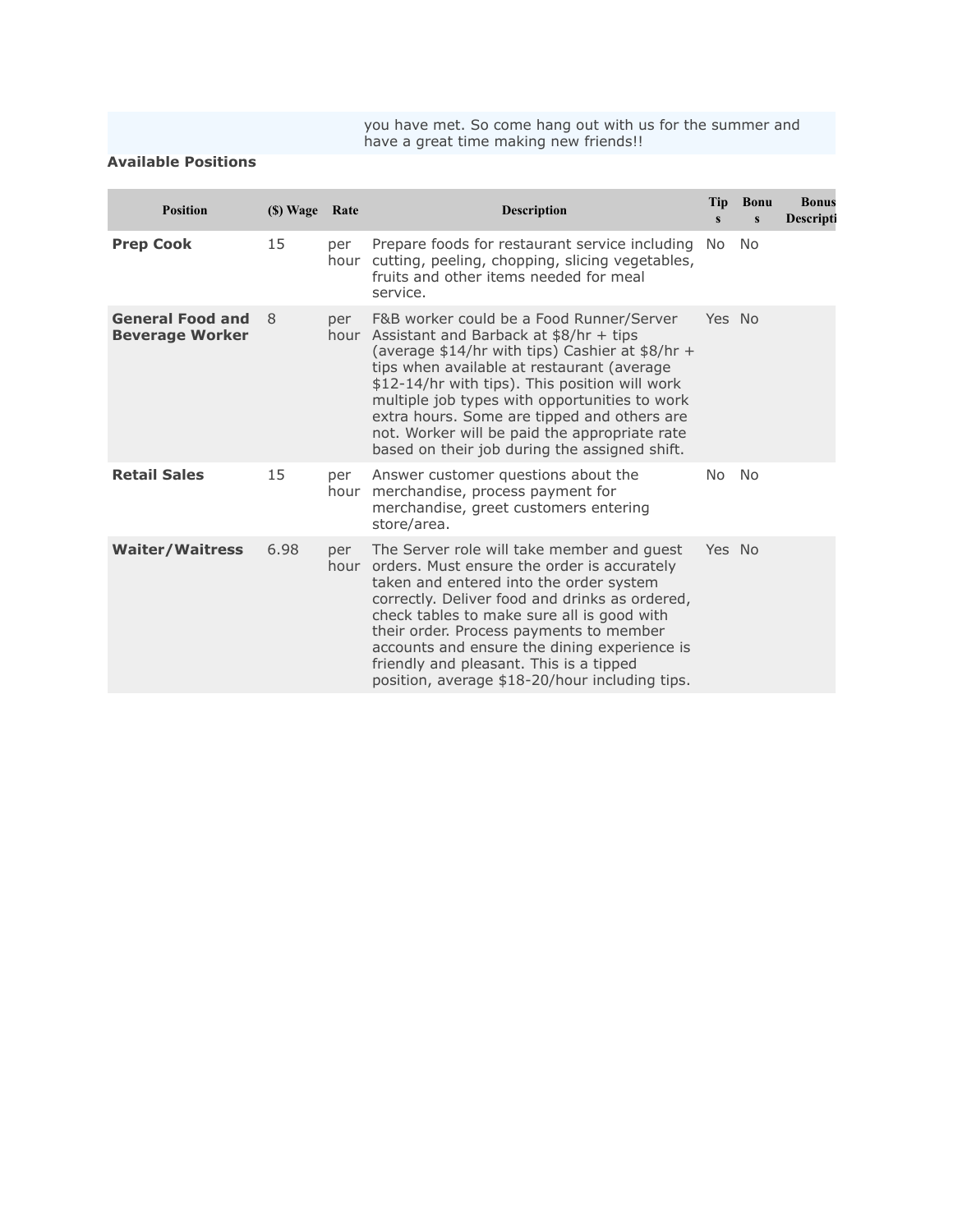# **WaterColor Inn (St Joe Club and Resorts)**

| Website(s)                                      | www.stjoehospitality.com                                                                                                                                                                                                                                                                                                                                                                                                                                                                                                                                                                                                                                                                                                                                                                                                                                                                                                                                                                                                                      |
|-------------------------------------------------|-----------------------------------------------------------------------------------------------------------------------------------------------------------------------------------------------------------------------------------------------------------------------------------------------------------------------------------------------------------------------------------------------------------------------------------------------------------------------------------------------------------------------------------------------------------------------------------------------------------------------------------------------------------------------------------------------------------------------------------------------------------------------------------------------------------------------------------------------------------------------------------------------------------------------------------------------------------------------------------------------------------------------------------------------|
| <b>Employment Begin</b>                         | $5/11/2022 - 6/30/2022$<br>We are flexible.                                                                                                                                                                                                                                                                                                                                                                                                                                                                                                                                                                                                                                                                                                                                                                                                                                                                                                                                                                                                   |
| <b>Employment End</b>                           | 8/14/2022 - 9/30/2022<br>End dates vary based on country dates.                                                                                                                                                                                                                                                                                                                                                                                                                                                                                                                                                                                                                                                                                                                                                                                                                                                                                                                                                                               |
| <b>Average Work Hours</b>                       | 32                                                                                                                                                                                                                                                                                                                                                                                                                                                                                                                                                                                                                                                                                                                                                                                                                                                                                                                                                                                                                                            |
| <b>Frequency of Pay</b>                         | Every two weeks                                                                                                                                                                                                                                                                                                                                                                                                                                                                                                                                                                                                                                                                                                                                                                                                                                                                                                                                                                                                                               |
| <b>Drug Testing</b>                             | <b>No</b>                                                                                                                                                                                                                                                                                                                                                                                                                                                                                                                                                                                                                                                                                                                                                                                                                                                                                                                                                                                                                                     |
| <b>Are Employees Offered</b><br><b>Bonuses?</b> | <b>No</b>                                                                                                                                                                                                                                                                                                                                                                                                                                                                                                                                                                                                                                                                                                                                                                                                                                                                                                                                                                                                                                     |
| <b>Number of International Staff</b>            | 150                                                                                                                                                                                                                                                                                                                                                                                                                                                                                                                                                                                                                                                                                                                                                                                                                                                                                                                                                                                                                                           |
| <b>Housing Available</b>                        | Available                                                                                                                                                                                                                                                                                                                                                                                                                                                                                                                                                                                                                                                                                                                                                                                                                                                                                                                                                                                                                                     |
| <b>Housing Type</b>                             | Apartments                                                                                                                                                                                                                                                                                                                                                                                                                                                                                                                                                                                                                                                                                                                                                                                                                                                                                                                                                                                                                                    |
| <b>Housing Cost</b>                             | \$140 per week                                                                                                                                                                                                                                                                                                                                                                                                                                                                                                                                                                                                                                                                                                                                                                                                                                                                                                                                                                                                                                |
| How much is deposit                             | \$320.00 and 200.00 is a non-refundable maintenance fee.                                                                                                                                                                                                                                                                                                                                                                                                                                                                                                                                                                                                                                                                                                                                                                                                                                                                                                                                                                                      |
| <b>When is Deposit Due?</b>                     | Upon Arrival                                                                                                                                                                                                                                                                                                                                                                                                                                                                                                                                                                                                                                                                                                                                                                                                                                                                                                                                                                                                                                  |
| <b>Deposit Instructions</b>                     | A \$320 deposit is to be paid to the housing company at the time<br>of move in. \$200 of the deposit is non-a refundable maintenance<br>fee and \$120.00 is refundable if your area is left clean at the end<br>of your stay.                                                                                                                                                                                                                                                                                                                                                                                                                                                                                                                                                                                                                                                                                                                                                                                                                 |
| <b>Estimated Startup Cost</b>                   | 1200.00                                                                                                                                                                                                                                                                                                                                                                                                                                                                                                                                                                                                                                                                                                                                                                                                                                                                                                                                                                                                                                       |
| <b>Additional Housing Informatio</b><br>n       | Please let us know before arrival if you are not going to use<br>employer provided housing so we can give the bed to someone<br>else that we are reserving for you. Once you make that decision,<br>you will not have a spot with St. Joe Hospitality. I highly<br>recommend you use employer provided housing because of the<br>cost in the area and the availability.                                                                                                                                                                                                                                                                                                                                                                                                                                                                                                                                                                                                                                                                       |
| <b>Guidelines</b>                               | No specific requirements                                                                                                                                                                                                                                                                                                                                                                                                                                                                                                                                                                                                                                                                                                                                                                                                                                                                                                                                                                                                                      |
| <b>Employee Benefits</b>                        | Discount meals - \$5 and transportation.                                                                                                                                                                                                                                                                                                                                                                                                                                                                                                                                                                                                                                                                                                                                                                                                                                                                                                                                                                                                      |
| <b>Community</b>                                | <b>Other Community</b>                                                                                                                                                                                                                                                                                                                                                                                                                                                                                                                                                                                                                                                                                                                                                                                                                                                                                                                                                                                                                        |
| <b>Resort Summary</b>                           | Owned by The St. Joe Company, St. Joe Hospitality is a<br>management company with a variety of amenities and<br>one-of-a-kind regional offerings, in addition to a private<br>membership club, The Clubs by JOE. Spread along a 26-mile<br>stretch of Scenic Highway 30A and throughout Northwest<br>Florida's Emerald Coast, the accommodations and amenities<br>showcase the best of the region. Located along the vibrant<br>blue-green Gulf waters and sugar-white sand beaches, these<br>properties also position guests near a stunning array of state<br>parks, rare and naturally occurring dune lakes, and the coastal<br>forests that cover nearly half the region. The workplaces are very<br>nice and the people who work for the company are nice. When<br>you first arrive, you will miss your friends and family, but after a<br>few weeks, you have made some wonderful friends who you can<br>spend time with and enjoy your time. When you leave, you will<br>cry again because you are leaving these wonderful people that |